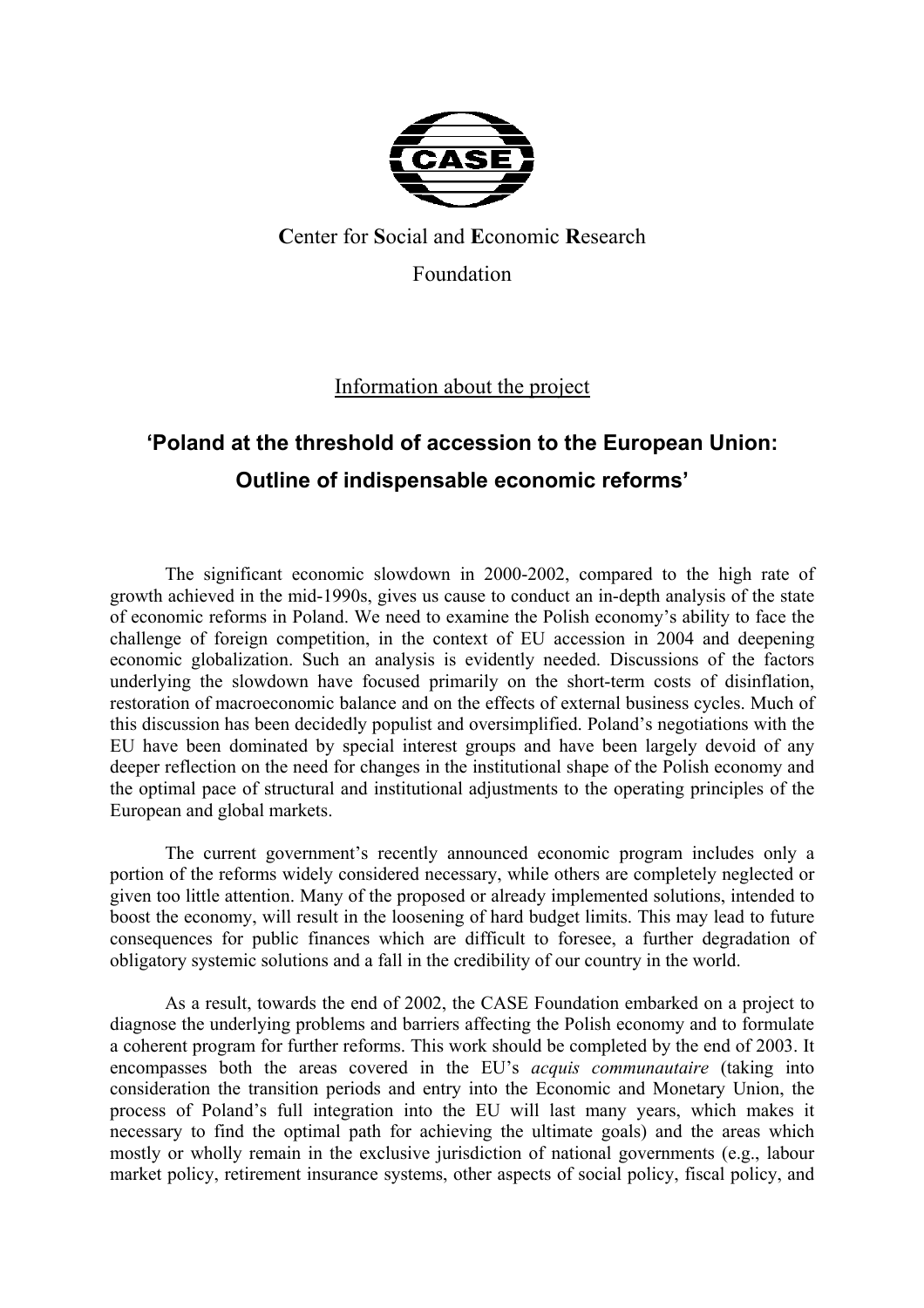privatization). The main emphasis will be placed on structural and institutional matters, since it is in this area that progress will determine whether Poland is able to return to a path of high and sustainable growth.

The project is organized by the Center for Social and Economic Research (CASE), which in 1996-1999 carried out similar projects, "The Next Stage of Economic and Political Reforms in Poland" and "Sustainable Growth Through Consolidation of Reforms" (both financed by USAID). Many of the propositions put forward at the time, such as labour market liberalization, have not to this day been implemented. To some extent, then, this project is a continuation of our previous work. However, the current internal and external economic conditions are unfavourable, demanding complex and thoroughgoing reforms in many economic and social areas.

Leading specialists in specific fields work on this project. We also make use of the abundant material produced by international organizations such as the World Bank, the IMF, the OECD and EU institutions. CASE's international experience assures the high quality of the end product and its ability to make use of international best practice in its analysis, taking into consideration the increasing international competition in the area of regulatory, tax and legal regimes in free market conditions. To carry out this project, 11 teams were formed, working in three thematic groups.

List of topics covered in the project, and their coordinators:

## **I. Systemic environment:**

- The strategy of accession to the Economic and Monetary Union and the competitiveness of the Polish economy (Jacek Rostowski)
- The legal conditions for a competitive system (Piotr Rymaszewski)
- Deregulation of the market for goods, services and real estate (Ewa Balcerowicz)
- The importance of foreign investment and improvement of the investment climate (Jacek Cukrowski)
- Improved competitiveness of the infrastructure sector (Tadeusz Syryjczyk)

# **II. Public finances and structural reform:**

- Public finance reform (Małgorzata Markiewicz, Joanna Siwińska, Rafał Antczak)
- Fiscal reform (Jarosław Neneman )
- The costs of not moving forward on privatization (Barbara Błaszczyk)

# **III. Human factors:**

- Deregulation and increased flexibility of the labour market (Michał Boni)
- Reform of the educational system and creating the basis for an information society (Mirosław Sawicki, Michał Górzyński, Richard Woodward)
- Reform of the health service and social security system (Stanisława Golinowska)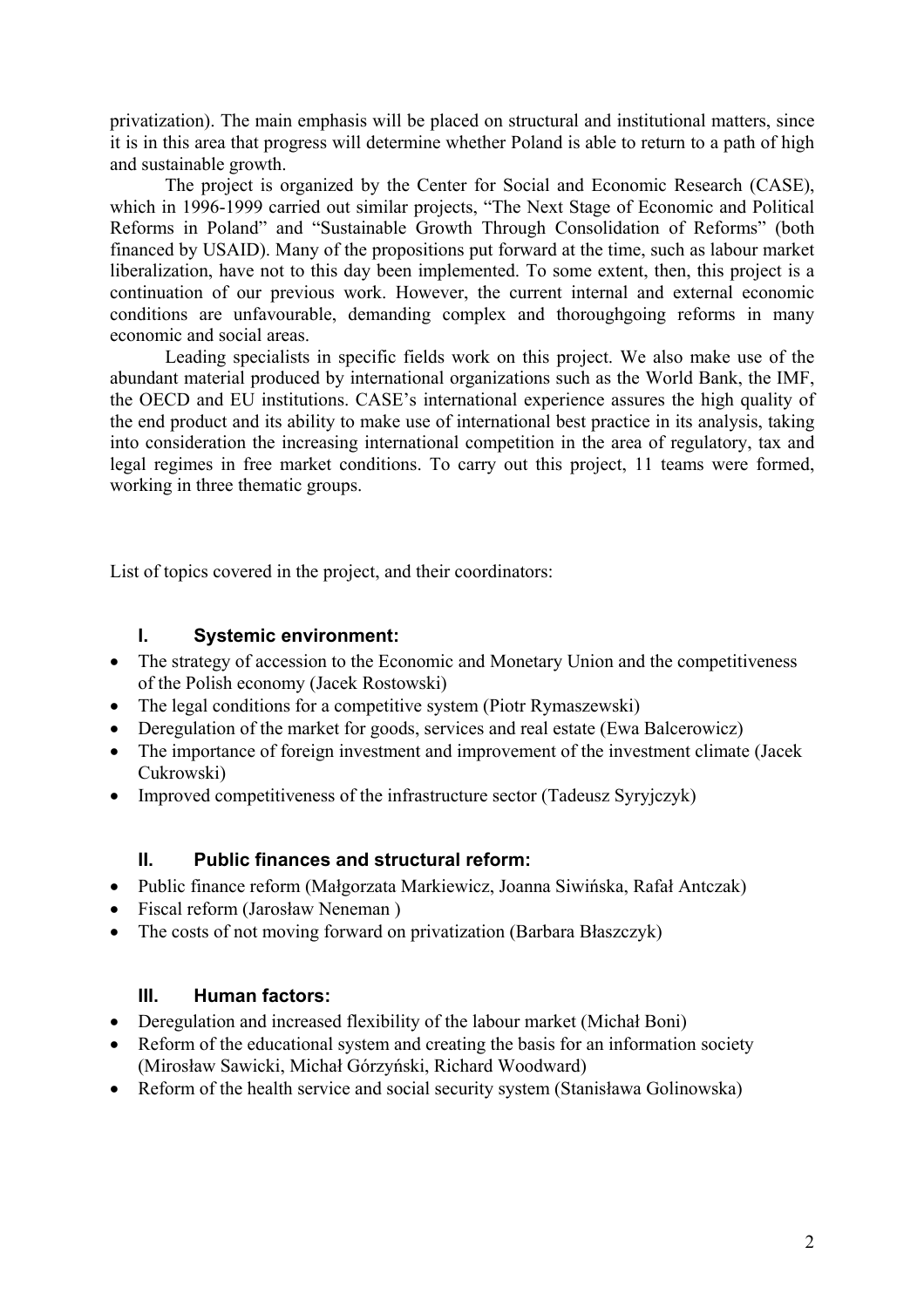Subjects covered by the project:

#### **I. Systemic environment**

#### **I.1. The strategy of accession to the Economic and Monetary Union**

*Maintaining an independent national currency in the face of full freedom of capital movement means placing a relatively small economy such as Poland's at a significant risk. The expected rapid rise of the zloty resulting from Poland's EU accession will lead to upward pressure on the currency in the medium term, which will have a negative effect on the competitiveness of Polish products. A high current account deficit, which accompanies this phenomenon, suggests that a sudden lack of confidence in the zloty becomes more likely, and this may result in a sharp depreciation in the national currency, recession and inflation growth. New research suggests that maintaining a national currency does not act as a shock absorber for the countries of Central Europe, but rather in itself is a source of potential shocks to the economy. Poland's rapid entry into the Euro zone should therefore be the best solution, particularly in a situation in which we already fulfil many of the conditions to join the optimal currency area together with the countries in the EMU, to a greater extent than many of its existing members. However, many institutional aspects connected with accession need to be resolved, as do the problems of the crucial structural and fiscal reforms, which condition the increased immunity of the Polish economy to exogenous shocks.* 

#### **I.2. The legal conditions for systemic competitiveness**

*Poland's rapid development in the early '90s was due, to a large extent, to the freeing of economic processes from the extreme centralization and paralyzing state control. However, legislative activity from the mid '90s on had the effect of gradually but systematically reducing the free market spontaneity of economic processes. A return to the path of rapid growth demands the optimization of the regulations governing economic processes and introducing mechanisms for creating an "economically efficient" legal system. An effective economic infrastructure (based on regulations of a systemic nature) will result in the lowering of transaction costs and will increase the country's systemic competitiveness. Building the optimal legal infrastructure demands methodical and systematic analysis of the systemic solutions adopted by economically successful countries. Linking results of such an analysis with a functional approach to improving existing laws and creating new laws may lead to creating world-class competitiveness in terms of conditions for economic development. In the case of Poland, building a competitive system also demands a significant improvement of the quality of the legislative process and radical improvement in the functioning of the judicial system. This part of the project will focus on the legal elements of systemic solutions that we consider to be crucial for the country's competitiveness. These include the security of economic transactions (property and contractual rights), anti-trust laws and government regulations in this area and corporate law. Apart from the abovementioned legal elements, the character of the processes of making and executing the laws will be analyzed.*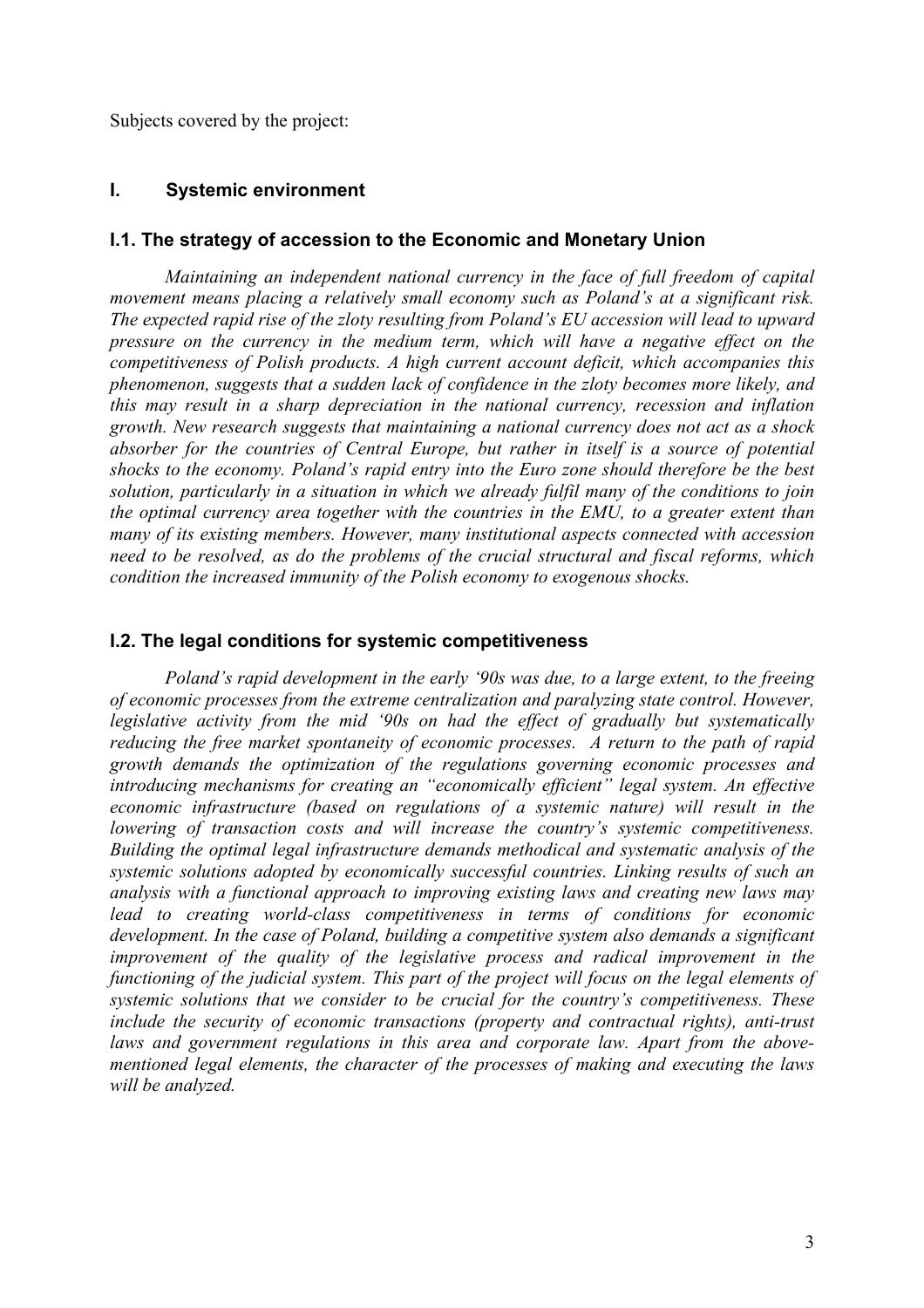#### **I.3. Deregulation of the market for goods, services, and real estate**

*It is increasingly difficult to run a business in Poland. This is one of the important reasons for the slowdown of economic growth. At the root of the macroeconomic situation are always microeconomic foundations; these have weakened significantly in the last few years and there is no sign of improvement in the near future. The analysis will highlight those areas and those reasons of growing state control in the Polish economy, and will contain concrete proposals for cancelling red tape in the economic system. An important aspect in this analysis will be the inadequate role of market forces in land and property transactions. Proposals for reform will be based on comparisons which are closer to a free market than Poland, with whom we shall have to compete, within an enlarged UE and in a global economy.* 

# **I.4. The importance of foreign investment and improvement of the investment**

#### **climate**

*The overall size of investments depends on the basic conditions of economic growth. Yet the influence of investments on economic growth is not automatic. Its effects are the result of many other factors – technological progress and the possibility of innovation, development of human capital, and the organizational and institutional conditions. The overall level of investments is seen as a starting point for many economic strategies, and stimulating the investment processes (savings and foreign direct investment) is one of the central problems of economic policy. In the context of the significant slowdown in Polish and global economic growth that has taken place in recent years, the issue of the FDI finds itself at the focus of economists' and politicians' attention. In this part of the project, we will be analyzing the influence of FDI on Poland's economic development, considering the conditions essential to attracting foreign investors, and the factors involved in improving the investment climate.* 

#### **I.5. Improved competitiveness of the infrastructure sector**

*Infrastructure – telecoms, energy, transportation, and related services, create the essential conditions for economic growth. Access, quality and cost depend on the competitiveness of the services and the correct division of duties between the state and the private sector. The progress of vital transformation in the infrastructure services is highly differentiated. An assessment of the current ownership structure, extent of privatization, the legal and institutional status and the influence of these factors on access, prices and quality will form the basis of our conclusions. Recommendations will focus on directions for legal change, the role of the state and local authorities, institutional changes and regulatory policy.*

#### **II. Public finances and structural reform**

#### **II.1. A program to repair public finances**

*Public finances are in a bad shape. It is essential to define the basic reasons for the current state of affairs, which include a chronic budget deficit, the fixed-cost nature of budget expenditure and high labour costs. Earlier attempts at partial reforms of the public finance, focused primarily on reducing the deficit, have ended up in a complete failure. Currently, the scope and depth of the public finance reform, as well as its timing, stem from external, as well*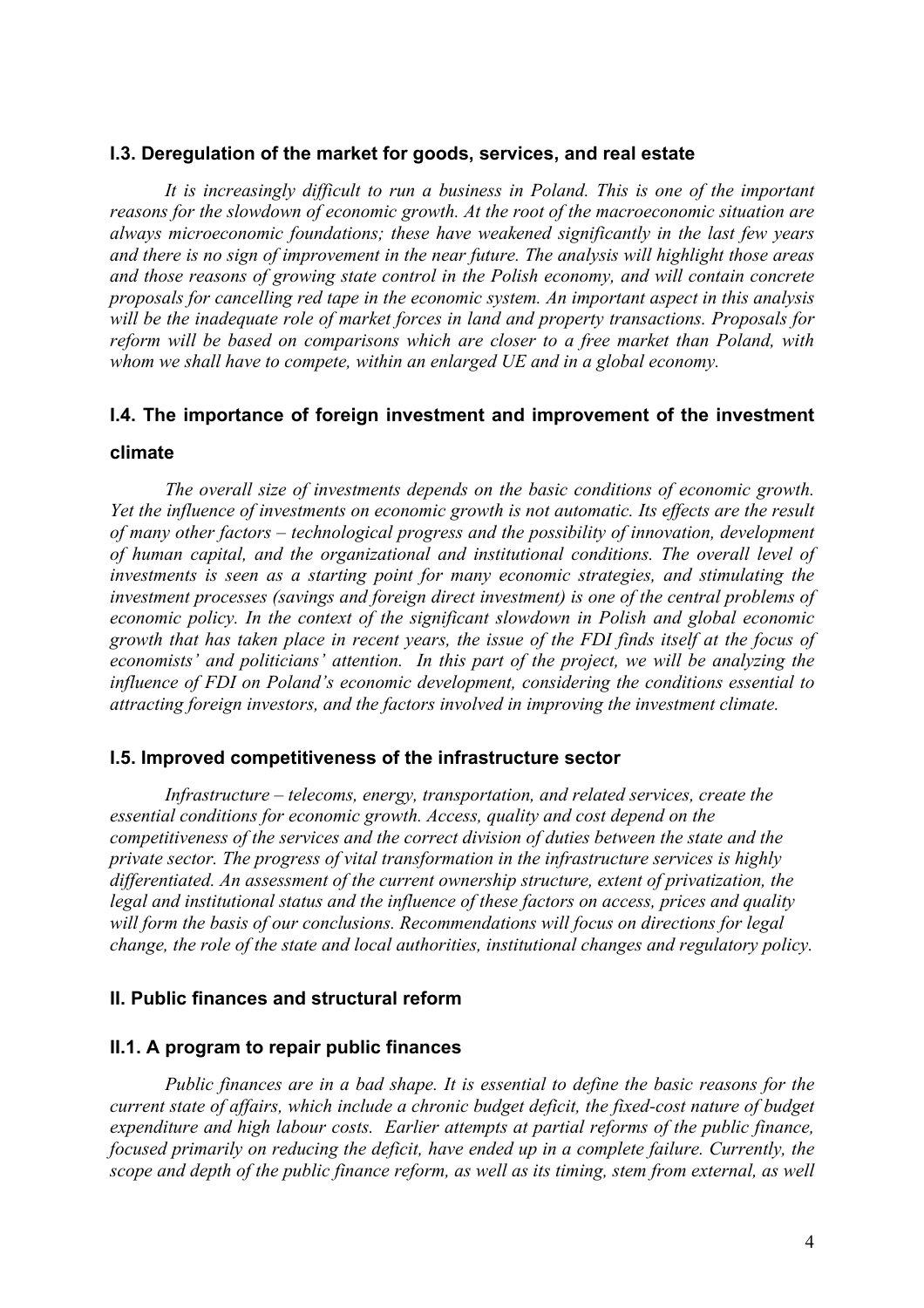*as internal factors. The latter point to the necessity of a complete reorientation of fiscal policy to one that will promote long-term economic growth and macroeconomic stability. External conditions, in the form of the Maastricht criteria and the demands of the Growth and Stability*  Pact, confirm the necessity of urgent, thoroughgoing reforms. The analysis of the causes of *the current state of public finances and proposals of vital reforms will be presented in the context of integration and absorption of EU funds.* 

# **II.2. Fiscal reform**

*The universal criticism of the Polish tax system creates the need to find new solutions, so that taxes would not be a hindrance to businesses and individuals. Above all, the repressive nature of the tax authorities needs to be reduced. The problem is not just of excessive fiscalism, but also of the extremely poor relationship between the taxpayer and the tax authorities. The growing tax burden is accompanied by a complicated system of tax exemptions and relief, which on the one hand reduces tax revenues, and on the other complicates the system, increasing uncertainty and the costs of raising tax revenue. At the very least, the current system needs arrangement, especially from the legal and institutional point of view. In the longer term, in parallel with the rationalization of expenditure, the tax and quasi-tax burden needs to be reduced, and with it, the ever-increasing , tax wedge" which stimulates the growth of the underground economy. This might be achieved by the lowering of social security contributions, widening the tax base and reducing the progressive nature of the income tax, eventually reducing the number of income tax thresholds (flat taxation), widening and unifying the VAT base and introducing a tax based on the value of real estate.* 

## **II.3. The costs of not moving forward on privatization**

*The privatization process in Poland has dramatically slowed down. We will not devote much space to this topic in the project. We will instead try to analyze what the costs of slowing down the process are. These costs appear in various areas; one is the necessity of state aid for enterprises still in the state sector, which are unable to remain solvent. We will analyze all forms of state aid and calculate the total cost to the state treasury over the past five years. We will compare the relative value of this aid to the scale of public aid in the EU. The second area of interest is the cost incurred on the economy by the lower effectiveness of state enterprises compared to the private sector. A comparative assessment of the financial situation of enterprises in both sectors and an analysis of the key economic and financial indicators will allow us to draw conclusions. Finally, there is the privatization potential of the country (in terms of what's left to privatize, and in the sense of potential revenues to the state treasury), measured against other Central and Eastern European and EU countries. Unfulfilled potential is an evident loss to the economy.* 

# **III. Human factors**

## **III.1. Deregulation and increased flexibility of the labour market**

*The challenges facing labour market policy are enormous. We will consider which instruments to use to reduce unemployment and to stimulate growth of the number of people who are economically active. Other than the speed of economic growth, tax incentives, and the improvements in the functioning of the employment services, one of the key factors in*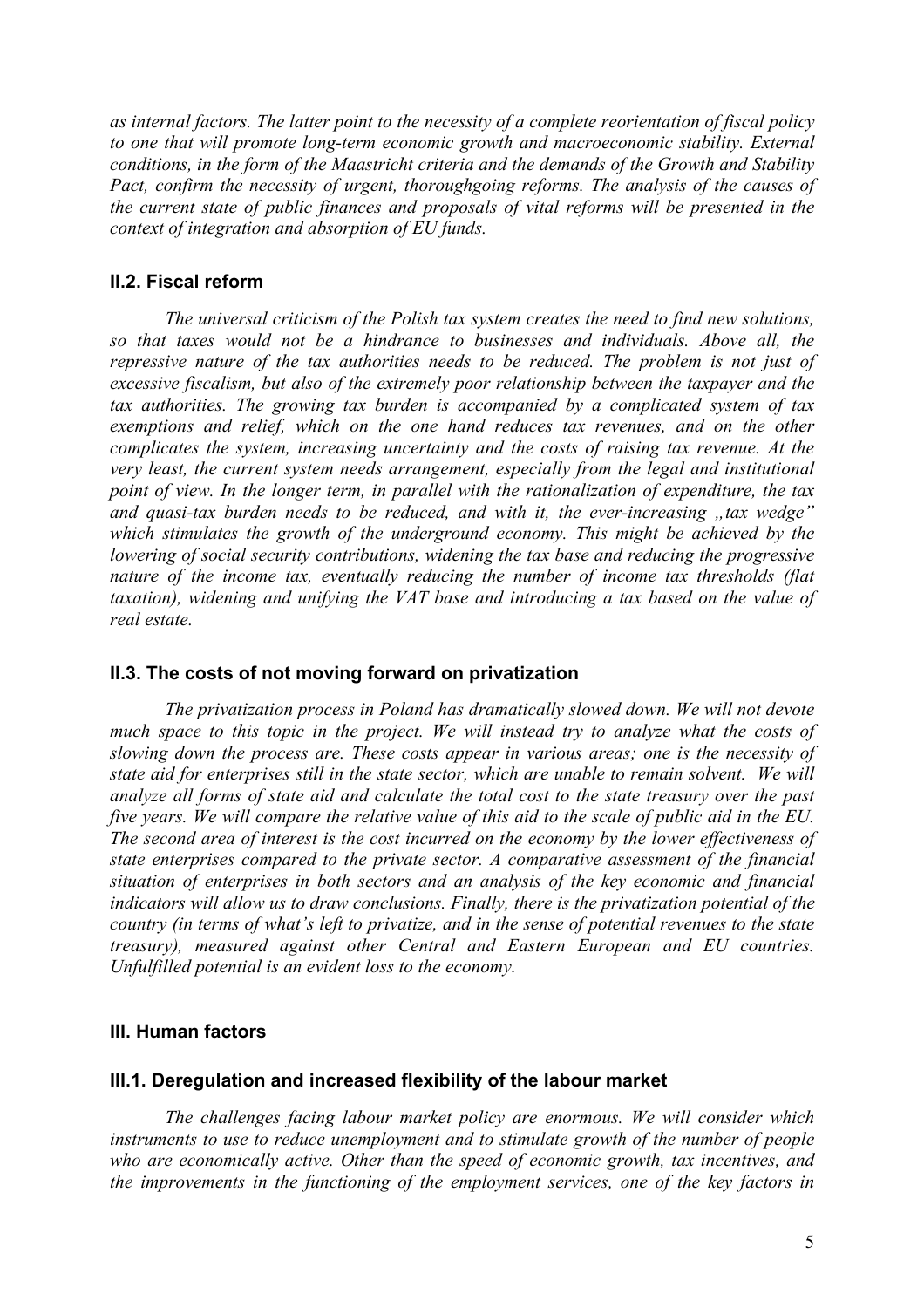*improving the labour market is increasing its elasticity. This means greater elasticity of labour regulations and a greater degree of freedom for organizations – not only public – which assist in the flow of labour resources. The question of deregulation is one debated in Poland, across the EU and globally. Our intention is to review the ongoing discussion and to analyze the possibility of introducing new solutions to our labour market. The modern economy, globalization, competitiveness, the huge and rapid influence of new technology on forms of work and employment, make us look for possible reforms of legal regulations to come up with recommendations of new forms of work and employment and ways to implement them, so as to promote economic development, and with it the development of human capital and society.* 

# **III.2. Reform of the educational system and creating the basis for an information society**

Work in this area of research will concern the two most important aspects of *supporting the creation of an economy (and society) based on knowledge (knowledge economy), closely connected with one another, though with differing characters. One is the thoroughgoing reform of the education system, which would create equal access to knowledge, and would ensure high standards of teaching and quality of educational content in keeping with the demands of the technological revolution. An important condition for improving the effectiveness and quality of education is proposing adequate methods and tools to measure them. An analysis and diagnosis of the current institutional shape of education in Poland, compared to other developed countries is also essential, as is a comparison of education levels in our country with other OECD countries. This would allow us to recommend directions for educational reform which would make better use of our human capital, thus creating opportunities for permanent economic development. The second important aspect in building a knowledge-based economy is the totality of actions supporting the growth of the broadly understood concept of innovative potential in the economy. The ability to increase innovation in the Polish economy to a higher level is becoming one of the more basic problems of the current phase of our country's development. Without a significant breakthrough in this field, we will not be able to increase the competitiveness of the Polish economy, thus assuring for it a higher place in the value-added division of labour in the globalizing economy. The level of innovation in our economy will be compared to that in other developed countries; reasons for our country's weakness in this field will be analyzed. The main institutional factors (other than the educational system), which influence the current state of affairs, will be set out. Foreign experiences in breaking through the key barriers in this field will also be analyzed. We will make recommendations for economic policy, especially in the area of support for R&D activities in new production and communication technologies, in light of the new opportunities arising from Poland's EU accession.* 

#### **III.3. Reform of the health service and social security system**

*Social policy over the past 12 years depended on transformation simultaneously influenced by several factors, such as budget limitations, social reforms, decentralization of social policy institutions and a move away from universal to selective social benefits. The changes that have taken place so far were undertaken independently of one another; their effects are not yet fully known; they do not add up to all the changes which need to be introduced for policies to become socially effective and economically rational. There is therefore an urgent need to conduct an audit of social policy reforms. Because the biggest*